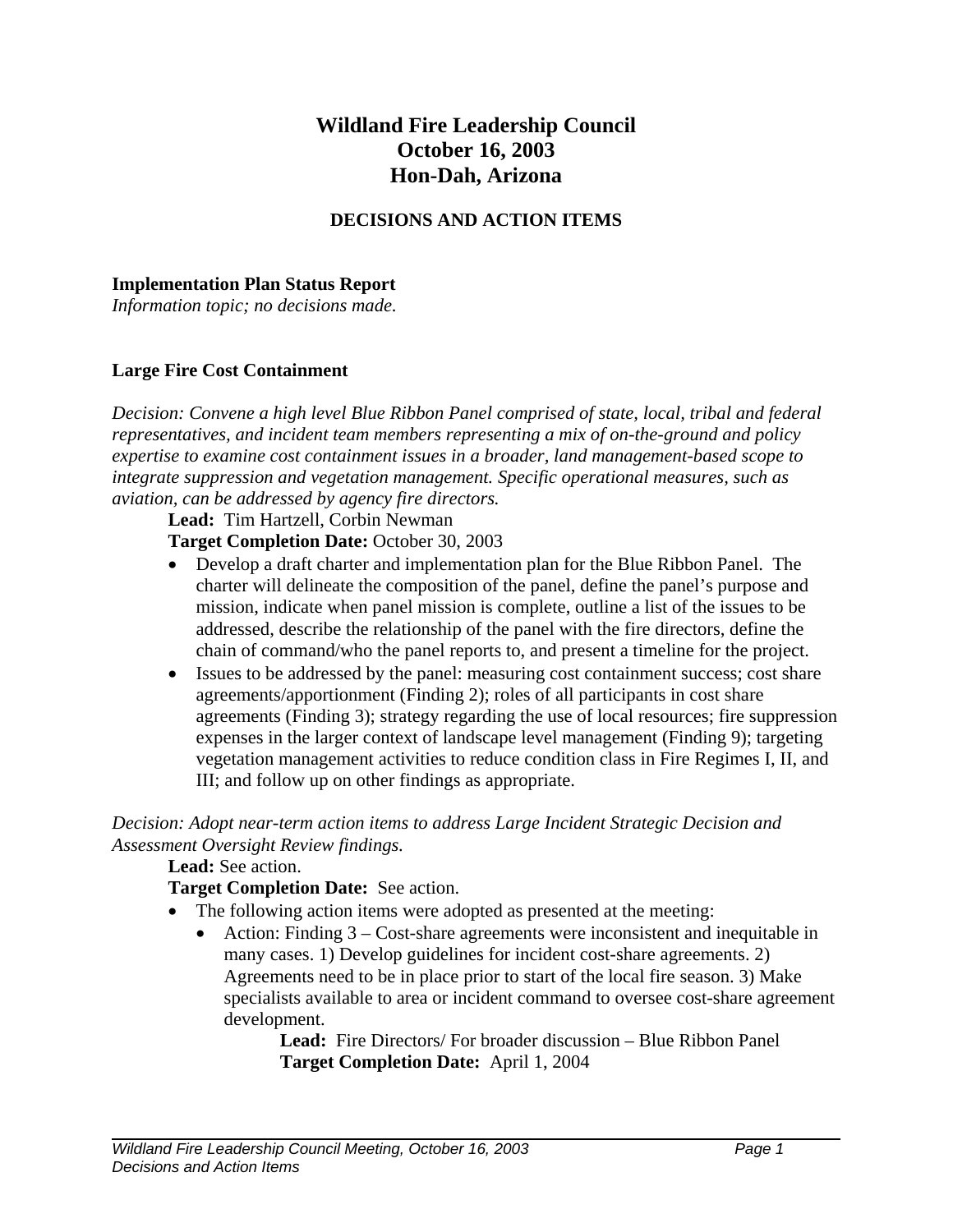- Action: Finding 4 Wildland Fire Situation Analysis (WFSA) process is overly complicated and does not meet the needs of complex fires. 1) Make WFSA more practical for field use. 2) Resolve problems that make WFSA ineffective.
	- **Lead:** Fire Directors

# **Target Completion Date:** March 1, 2004

• Action: Finding  $5 -$ Though it was successful for the most part, the Resource Ordering and Status System (ROSS) created significant technical obstacles at the incident level. 1) Correct problems identified with ROSS in first year of use.

**Lead:** Fire Directors working with NWCG

# **Target Completion Date:** March 1, 2004

• Action: Finding 6 – The length of Incident Management Team (IMT) assignments must be evaluated. 1) Conduct an analysis and provide recommendations to tailor work/rest guidelines to meet the needs of crews, IMTs, and Area Command teams.

**Lead:** Fire Directors

# **Target Completion Date:** March 1, 2004

• Action: Finding 7 – Oversight and financial management on IMTs need to be strengthened. A larger cadre of trained incident business advisors and contract officer's representatives need to be available. 1) Develop a policy and strategy to increase the depth in these critical positions.

**Lead:** Fire Directors and Agency Administrative Chiefs

# **Target Completion Date:** April 1, 2004

• Action: Finding  $8 - It$  is unclear to what extent the reliance upon contract services, particularly contract crews, affect incident costs. 1) Commission a thorough, objective study to provide findings and recommendations to strengthen the appropriate use of contract crews.

**Lead:** Fire Directors

# **Target Completion Date:** June 1, 2004

• Action: Finding 10 – The effectiveness and cost efficiency of aviation resources is unclear. 1) Conduct an analysis of the use of aviation resources and the associated costs. 2) Develop strategies to ensure that cost efficiency and effectiveness are considered when using aviation resources.

**Lead:** Fire Directors

**Target Completion Date:** May 1, 2004

• Action: Developing a more efficient multi-agency coordinating (MAC) group command model for Preparedness Level 5.

**Lead:** Fire Directors

**Target Completion Date:** March 1, 2004

• Action: Re-issue interagency cost containment policy directive for FY 2004. **Lead:** Tim Hartzell, Corbin Newman

**Target Completion Date:** March 1, 2004

• Action: Fire Directors will apprise the Blue Ribbon Panel on status of near-term actions.

 **Lead:** Fire Directors **Target Completion Date:** Ongoing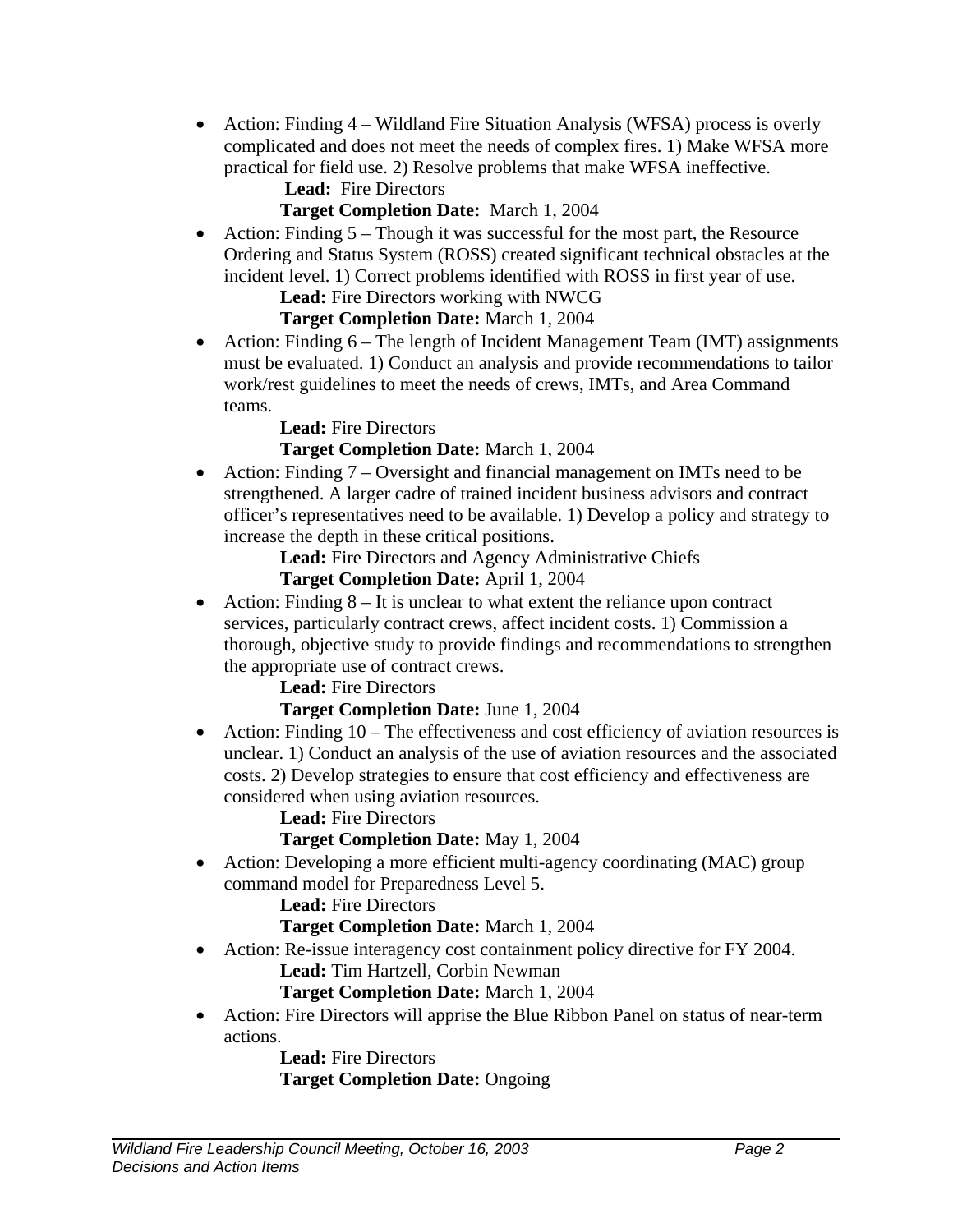## **Local, Rural, Volunteer Fire Department Needs Assessment**

*Decision: National Association of State Foresters (NASF) and the International Association of Fire Chiefs (IAFC) will develop an action plan based on the issues and recommendations contained in the "Changing Role and Needs of Local, Rural, and Volunteer Fire Departments in the Wildland Urban Interface" report. The plan will be presented to WFLC based on prioritized actions that a) require WFLC discussion/approval and b) actions to be taken by other agencies or entities.* 

**Lead:** Jim Hubbard  **Target Completion Date:** Next WFLC Meeting (February 2004)

*Decision: National Association of State Foresters (NASF) and the International Association of Fire Chiefs (IAFC) will deliver the "Changing Role and Needs of Local, Rural, and Volunteer Fire Departments in the Wildland Urban Interface" report to Congress with the understanding that WFLC has reviewed the report and will be exploring its recommendations and actions with NASF and IAFC.* 

**Lead:** Jim Hubbard  **Target Completion Date:** Next WFLC Meeting (February 2004)

# **Review of Mechanical Treatment Component of FY 2004 Fuels Program**

*Decision: Topic deferred to next WFLC conference call agenda. Tim Hartzell and Corbin Newman will prepare a briefing for WFLC with background information, final FY 2003 accomplishments, including mechanical treatments, and a set of options for establishing mechanical treatment targets.* 

**Lead:** Tim Hartzell/Corbin Newman **Target Completion Date:** Next WFLC Meeting (February 2004)

*Decision: Tim Hartzell and Corbin Newman will circulate final fuels treatment statistics to all WFLC members as these become available.* 

**Lead:** Tim Hartzell/Corbin Newman **Target Completion Date:** As soon as available

# **WFLC Communication Plan**

*Decision: On an interim basis, Lynn Scarlett's Communication Director will serve as the lead for external WFLC communications; establish WFLC communication points of contact; work with Corbin Newman and Tim Hartzell to summarize communications and disseminate to all members for action; disseminate information/action items to WFLC members as needed; and collaborate with National Fire Plan/Office of Wildland Fire Coordination staff on external communications.* 

• Objectives for this position will include communicating the value of WFLC and reporting key accomplishments. This communications specialist will also provide communications direction to the field by developing and distributing internal talking points/action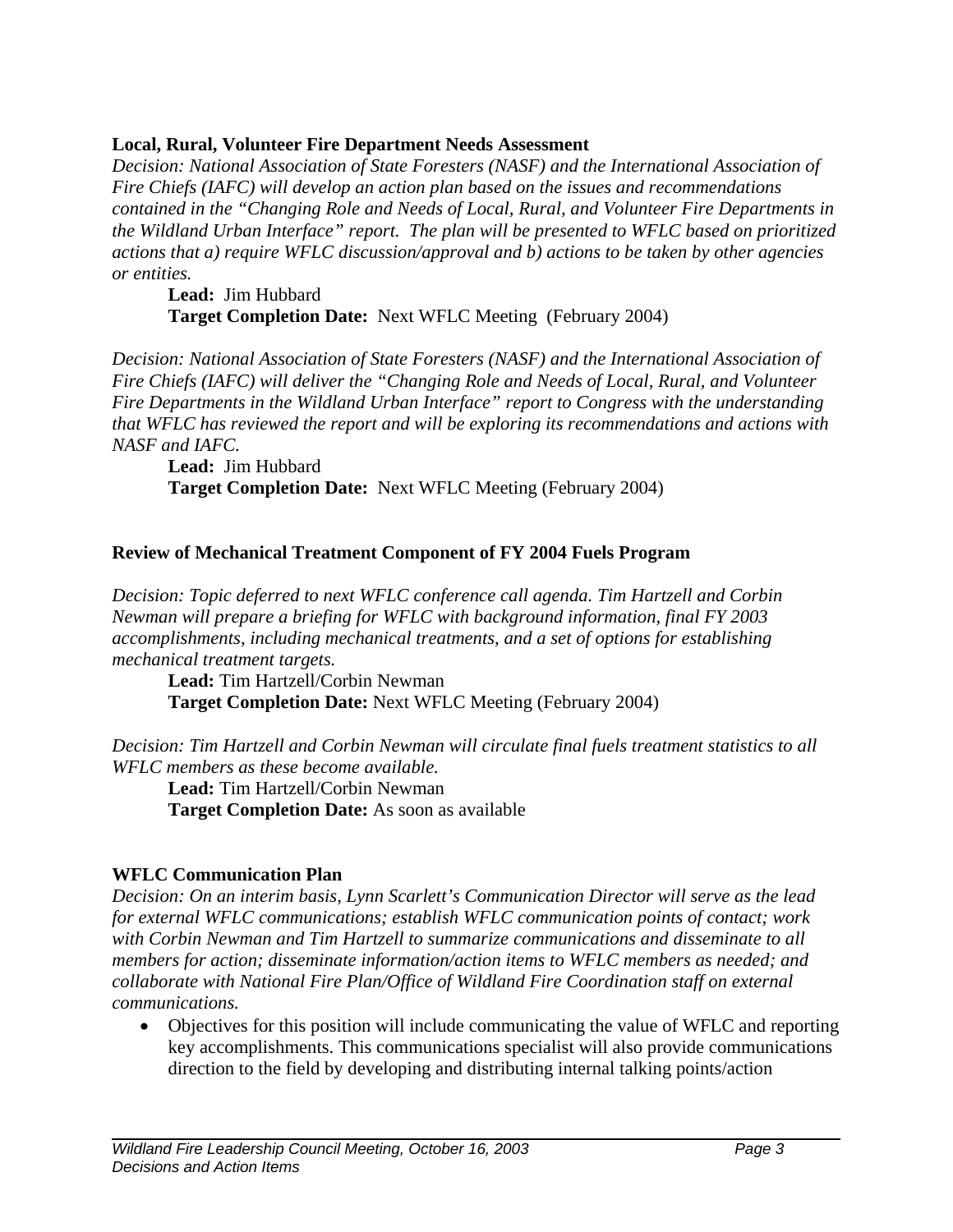items/decisions through the council members' respective communication staffs and develop WFLC summaries for the National Fire Plan annual report.

Action: Agencies will disseminate WFLC decisions through their communication channels. **Lead:** Each agency

**Target Completion Date:** Ongoing

Action: Each WFLC member will establish a point to contact within their respective agency/department for WFLC communications.

**Lead:** Each agency **Target Completion Date:** Completed; attached.

Action: Develop a document that describes what WFLC is, its purpose and accomplishments, and prepare an annual report.

**Lead:** DOI Assistant Secretary Lynn Scarlett's Communication Director with assistance from agencies.

**Target Completion Date:** December 31, 2003

Action: Develop a process to communicate to the field decisions that have been made and to ensure consistent interagency implementation guidance regarding WFLC decisions.

**Lead:** DOI Assistant Secretary Lynn Scarlett's Communication Director with assistance from agencies

**Target Completion Date:** October 30, 2003

## **Monitoring the Environmental Effects of Implementing the National Fire Plan**

*Decision: WFLC will proceed with "Phase 1" as presented by the Joint Fire Science Program (this phase will identify and develop through workshops a monitoring framework congruent with the goals laid out in the Ten Year Implementation Plan).* 

Action: The Joint Fire Science Program will prepare a report for WFLC.

**Lead:** Bob Clark / Sue Conard

**Target Completion Date:** Workshops will be completed by March/April 2004. A report will be provided to WFLC with findings and recommendations at its spring 2004 meeting.

## **Use of Healthy Forest Initiative Tools**

*Information topic; no decisions made.* 

## **Update on Healthy Forests Initiative Legislation**

*Information topic; no decisions made.* 

**Smoke Management / Air Issues Group**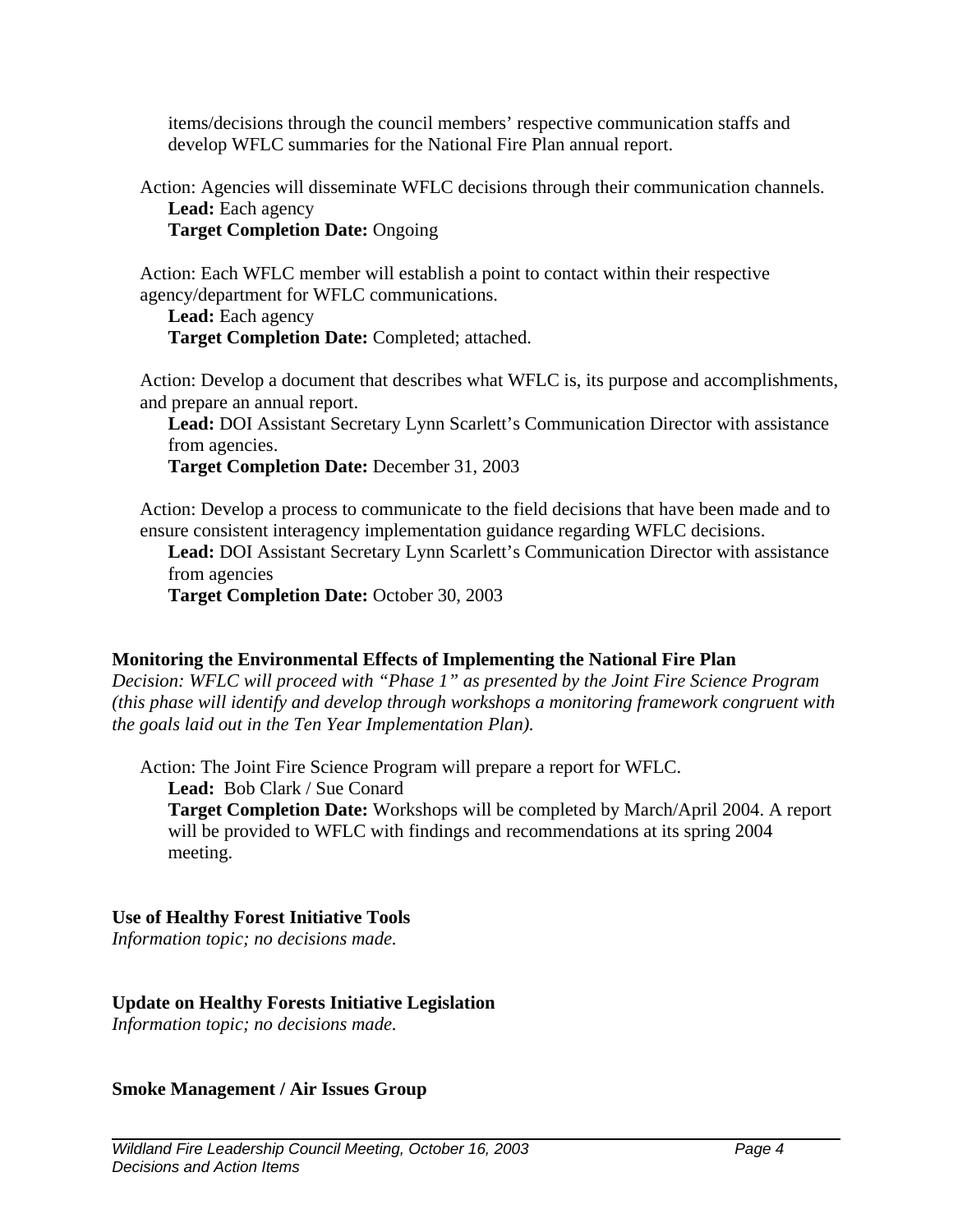*Decision: Smoke management / Air Issues Group will prepare a briefing paper recommending actions to be taken in priority order for WFLC consideration prior to next WFLC meeting. WFLC will review briefing materials and determine next steps based on Smoke Management/Air Issues Group recommendations.* 

**Lead:** Smoke Management / Air Issues Group – Dennis Haddow **Target Completion Date:** December 31, 2003

#### **Biomass: Implementation Challenges**

*Decision: Topic will be discussed on the next WFLC conference call.* 

Action: Forest Service NFP staff/DOI OWFC will prepare background information for WFLC, including options for setting biomass targets, identification of centers or areas where biomass opportunities exist, and locations of biomass projects completed or in progress.

**Lead:** Tim Hartzell/Corbin Newman

**Target Completion Date:** November 30, 2003

Action: DOI will seek WFLC partners to set an agenda for a biomass conference in January 2004.

**Lead:** OWFC – John Stewart **Target Completion Date:** November 30, 2003

## **LANDFIRE**

*Decision: WFLC agreed to move forward with LANDFIRE.* 

Action: WFLC will work with LANDFIRE team examine proposed LANDFIRE Organizational Chart and corresponding to budgetary considerations. Recommendations will be provide to WFLC.

**Lead:** Corbin Newman / Tim Hartzell **Target Completion Date:** November 15, 2003

Action: Explore the possibility of integrating the concepts of LANDFIRE within the cohesive fuels strategy to aid with strategic prioritization.

**Lead:** Lynn Scarlett / Mark Finney **Target Completion Date:** November 15, 2003

# **Additional Topics**

**Prescribed Fire** – *Decision: Tim Hartzell and Corbin Newman will draft an issue paper on current practices of cross-billing for prescribed fire and options for solution to present at the February WFLC meeting*.

**Lead:** Tim Hartzell/Corbin Newman **Target Completion Date:** December 2003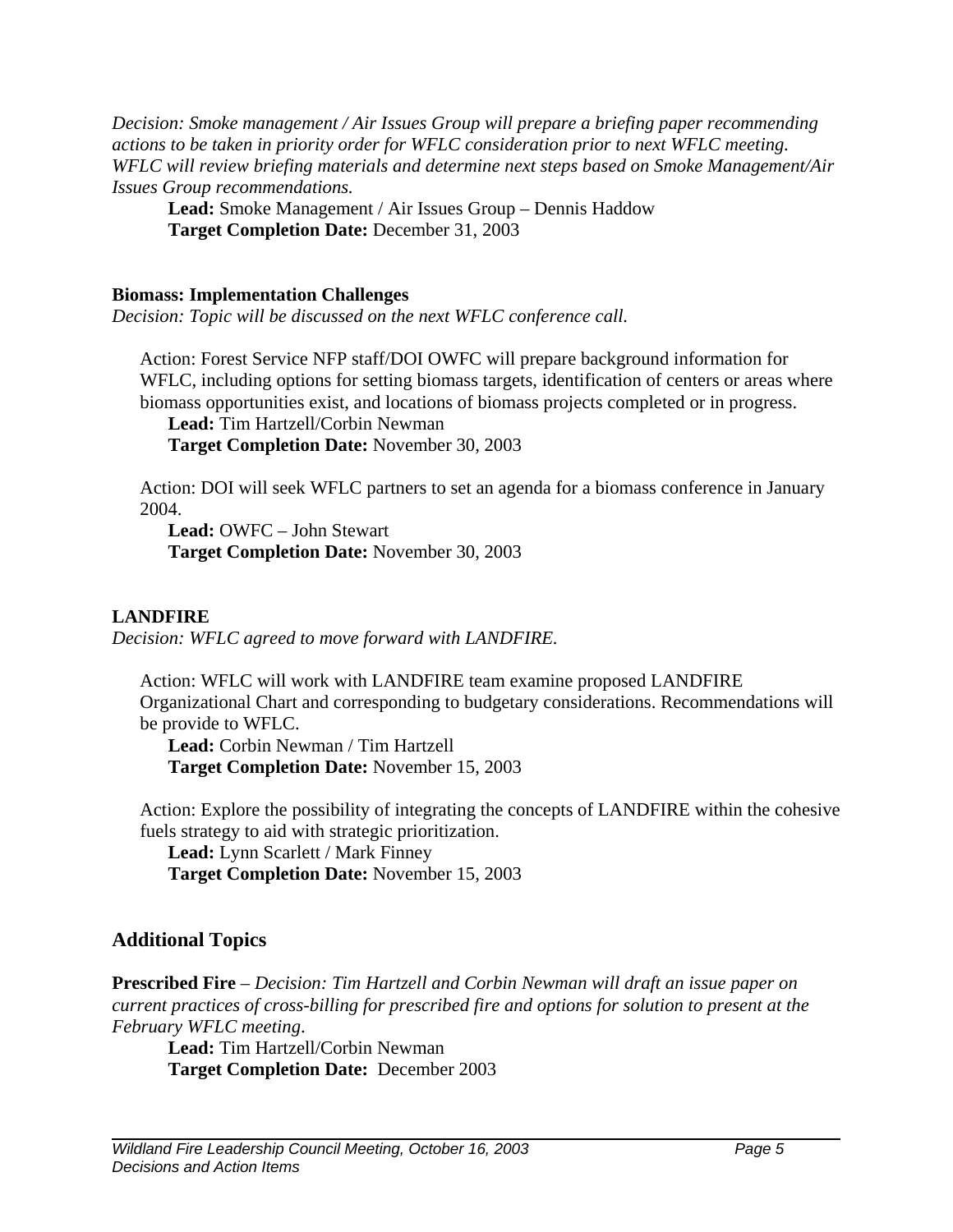**Media on the Fireline** – Federal wildland agencies do not have consistent, national policy for media representatives on the fireline. *Decision: NWCG will develop guidelines for media visits to the fireline and present these draft guidelines to WFLC at its February meeting for discussion/approval.*

**Lead:** Jim Stires, Chair, NWCG **Target Completion Date:** February 2004

**Prioritizing fuel treatment in the WUI** – *Decision: Tim Hartzell and Corbin Newman will draft joint guidance on principles of stakeholder collaboration and append the State Foresters' "Field Guidance for Communities at Risk."*

**Lead:** Tim Hartzell/Corbin Newman **Target Completion Date:** November 2003

**WFLC Acceptance of Wildland Fire Policy** *– Decision: Jerry Williams and Tim Hartzell will prepare a joint Forest Service/DOI letter to all field offices announcing modifications to the 2001 Fire Policy approved at the June 2003 WFLC meeting.*

**Lead:** Jerry Williams/Tim Hartzell **Target Completion Date:** December 2003

**Competitive sourcing in the fire program** – A consistent Forest Service/DOI approach is required. *Decision: Tim Hartzell and Corbin Newman will prepare an issue paper with the Forest Service/DOI perspectives. The federal component of WFLC will meet to discuss the issue and reach a uniform position.*

**Lead:** Tim Hartzell/Corbin Newman **Target Completion Date:** December 2003

**Performance measures to capture fuel treatments funded outside the NFP** – The WFLC received a briefing paper from an interagency DOI team recommending performance measures to capture fuels treatments funded outside of the National Fire Plan. *Decision: Broaden the briefing paper to include interdepartmental recommendation and present at the next WFLC meeting. Corbin Newman and Tim Hartzell will direct staff to prepare for the meeting.*

**Lead:** Corbin Newman/Tim Hartzell **Target Completion Date:** December 2003

**WFLC Meetings** – *Decision: There will be four WFLC meetings per year and two will include field trips. One meeting per year will be held near Washington, D.C. and include a roundtable with stakeholders; one meeting per year will be held to include entities such as NWCG, and agency employees. Staff will develop a brief analysis to support further discussion of this topic on a future conference call.*

**Lead:** Tim Hartzell/Corbin Newman **Target Completion Date:** December 2003

**Next WFLC Meeting** – The next WFLC meeting will be held sometime mid-January to February (exact date to be determined) in Florida hosted by the Florida State Forester and Southern Group of State Foresters. Tim Hartzell will coordinate dates with WFLC members.

**Lead:** Tim Hartzell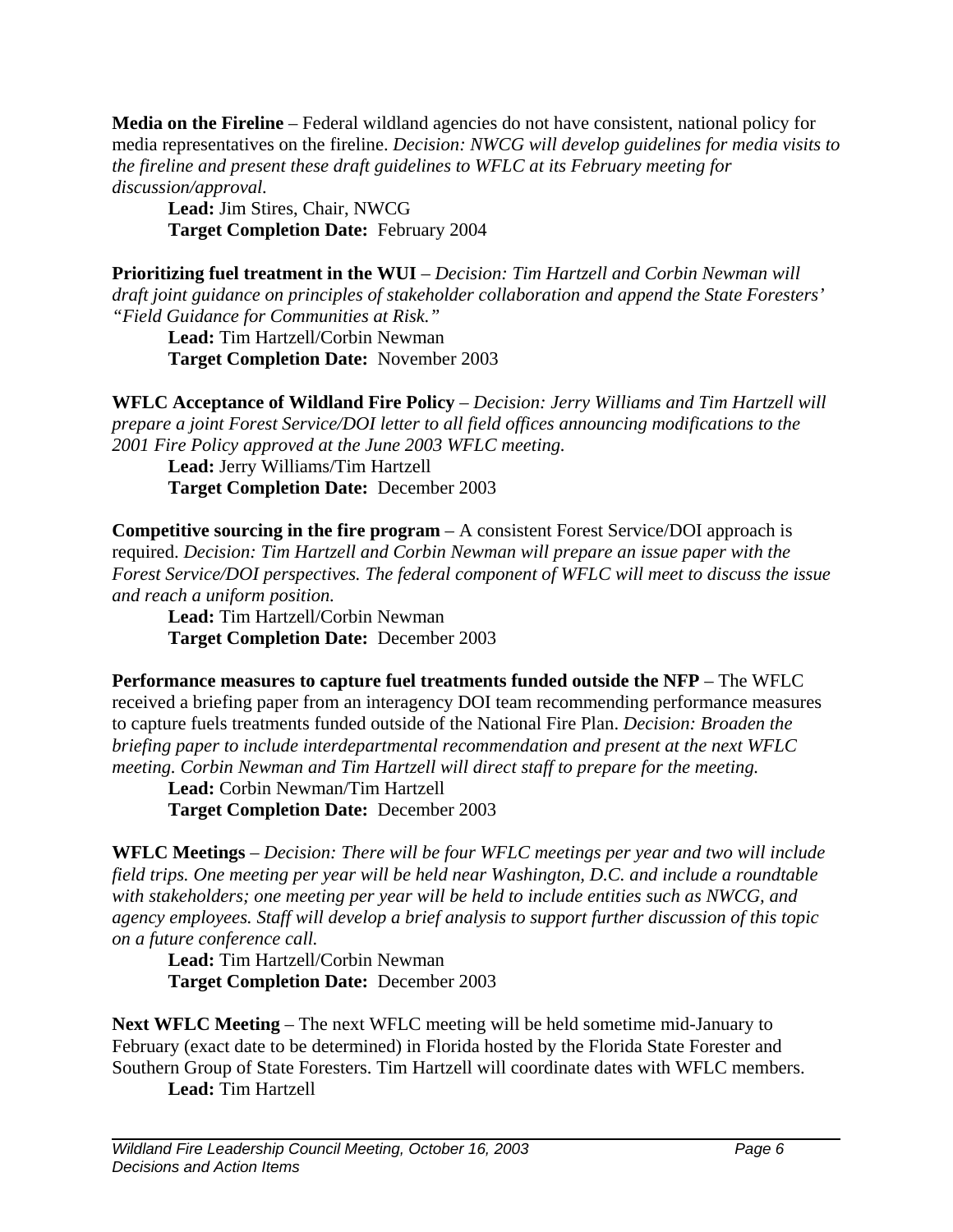# **Target Completion Date:** October 31, 2003

**Red Cross Memorandum of Understanding (MOU)** – A Memorandum of Understanding was signed by WFLC members and the American Red Cross formalizing a partnership among wildland fire agencies, National Fire Protection Association and American Red Cross to reduce loss from wildland fire in communities through cooperative education efforts.